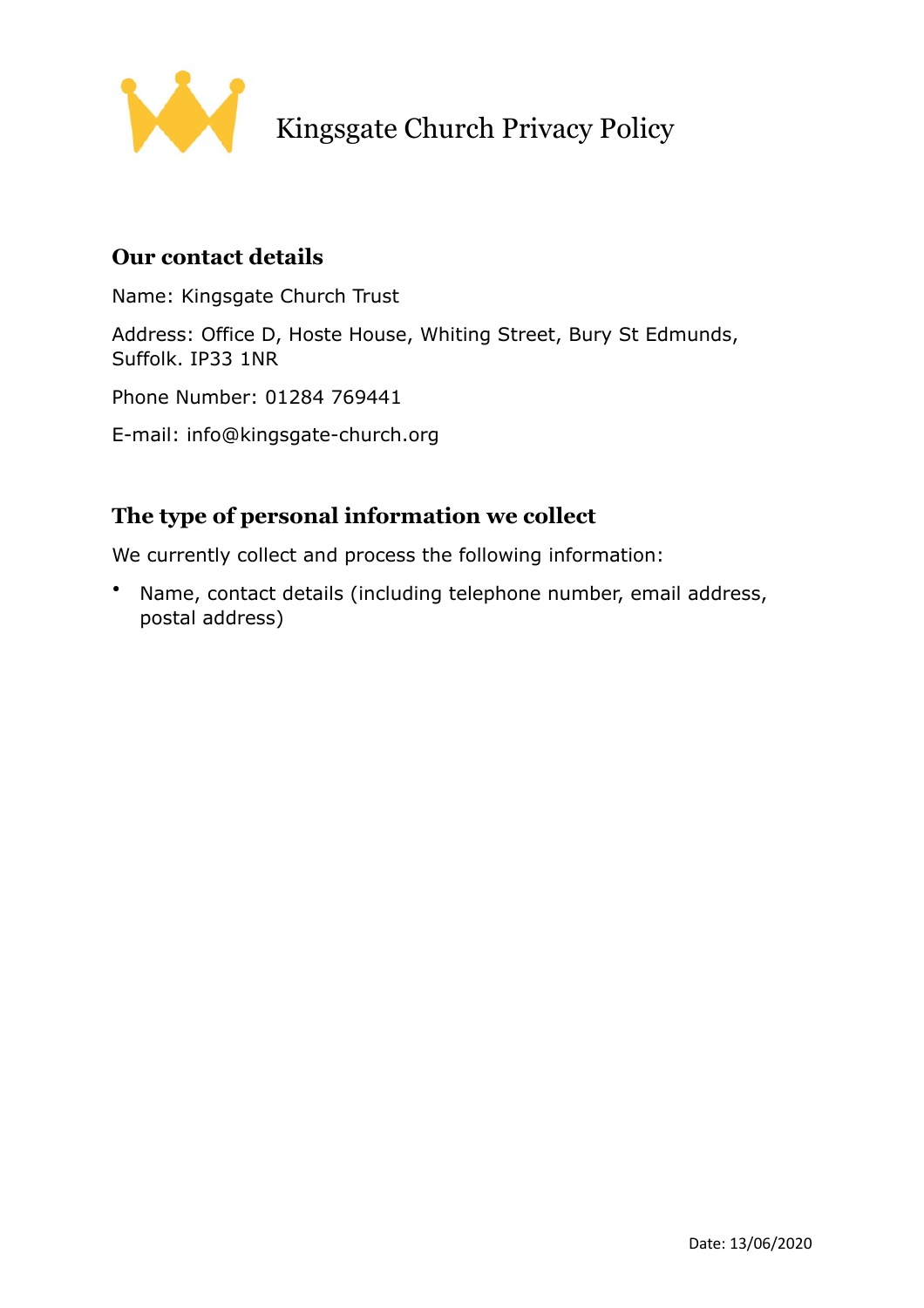## **How we get the personal information and why we have it**

Most of the personal information we process is provided to us directly by you for one of the following reasons:

• To provide further information about an event

We use the information that you have given us in order to contact you about events organised and managed by Kingsgate Church.

We may share this information with individuals within our organisation who are responsible for the organisation and management of an event, but never with individuals outside of Kingsgate Church unless we have your written permission and they are vital to the organisation of the event.

Under the General Data Protection Regulation (GDPR), the lawful bases we rely on for processing this information are: **[delete as appropriate]** 

#### **(a) Your consent. You are able to remove your consent at any time. You can do this by contacting Claire Fish**

- **(b) We have a contractual obligation.**
- **(c) We have a legal obligation.**
- **(d) We have a vital interest.**
- **(e) We need it to perform a public task.**
- **(f) We have a legitimate interest.**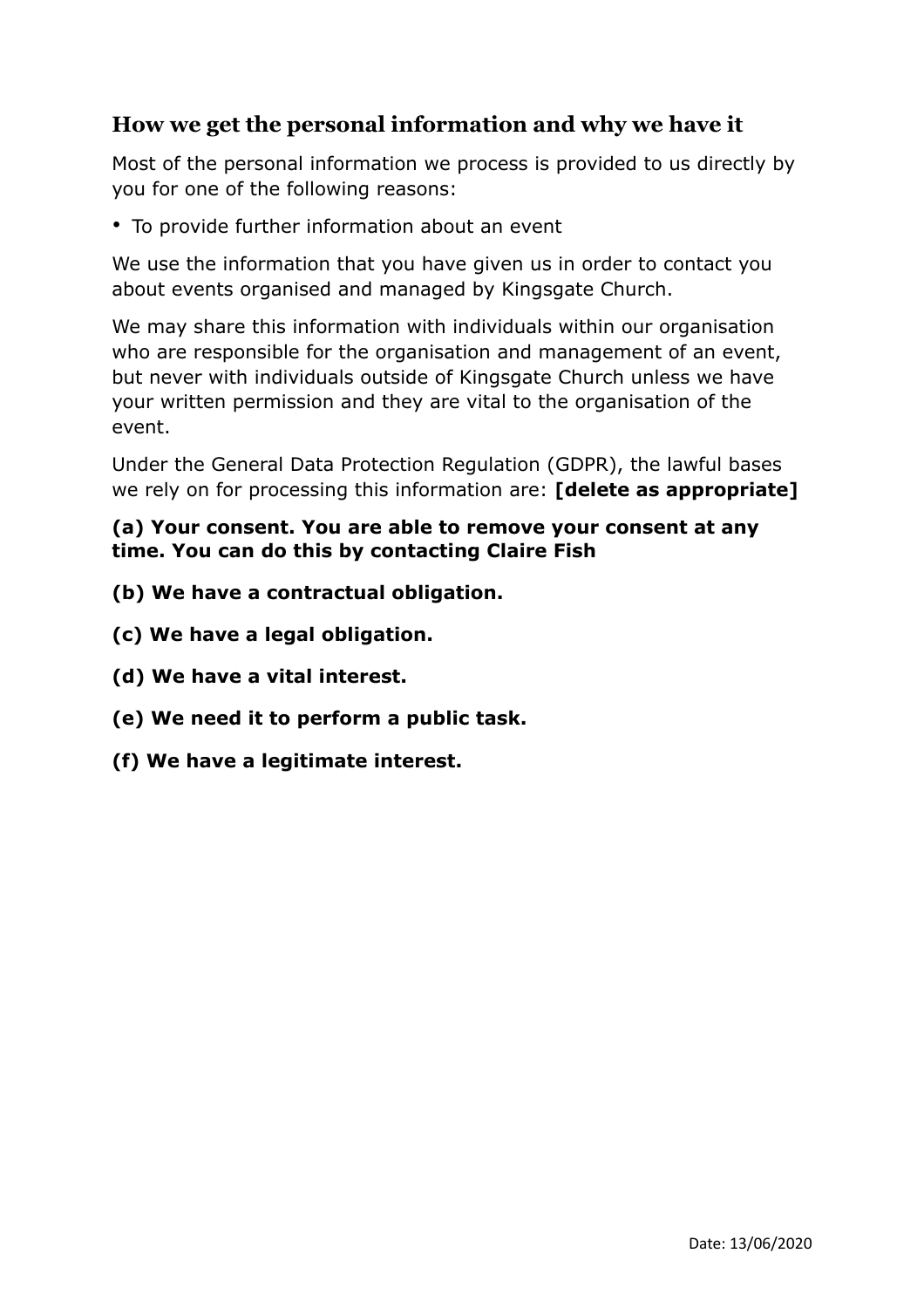## **How we store your personal information**

Your information is securely stored on our online database.

We keep your name and contact details for no longer than 1 year, or until the completion of the event for which you provided your details, unless you have specifically asked us to hold your details for the means of contacting you about upcoming events which may be of interest. We will then dispose your information by deleting it from our system.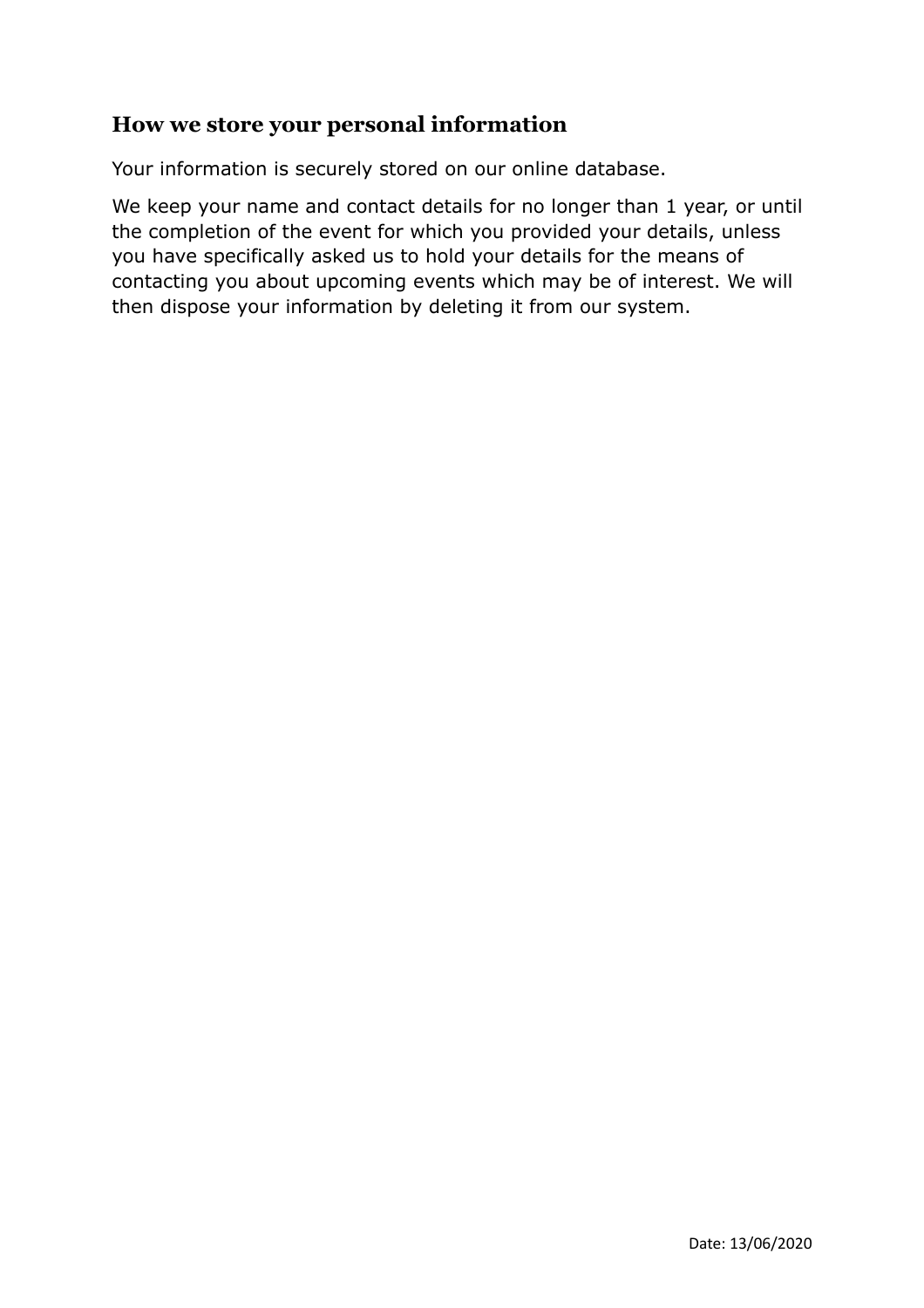# **Your data protection rights**

Under data protection law, you have rights including:

**Your right of access** - You have the right to ask us for copies of your personal information.

**Your right to rectification** - You have the right to ask us to rectify personal information you think is inaccurate. You also have the right to ask us to complete information you think is incomplete.

**Your right to erasure** - You have the right to ask us to erase your personal information in certain circumstances.

**Your right to restriction of processing** - You have the right to ask us to restrict the processing of your personal information in certain circumstances.

**Your right to object to processing** - You have the the right to object to the processing of your personal information in certain circumstances.

**Your right to data portability** - You have the right to ask that we transfer the personal information you gave us to another organisation, or to you, in certain circumstances.

You are not required to pay any charge for exercising your rights. If you make a request, we have one month to respond to you.

Please contact us at [info@kingsgate-church.org](mailto:info@kingsgate-church.org) or 01284 769441 if you wish to make a request.